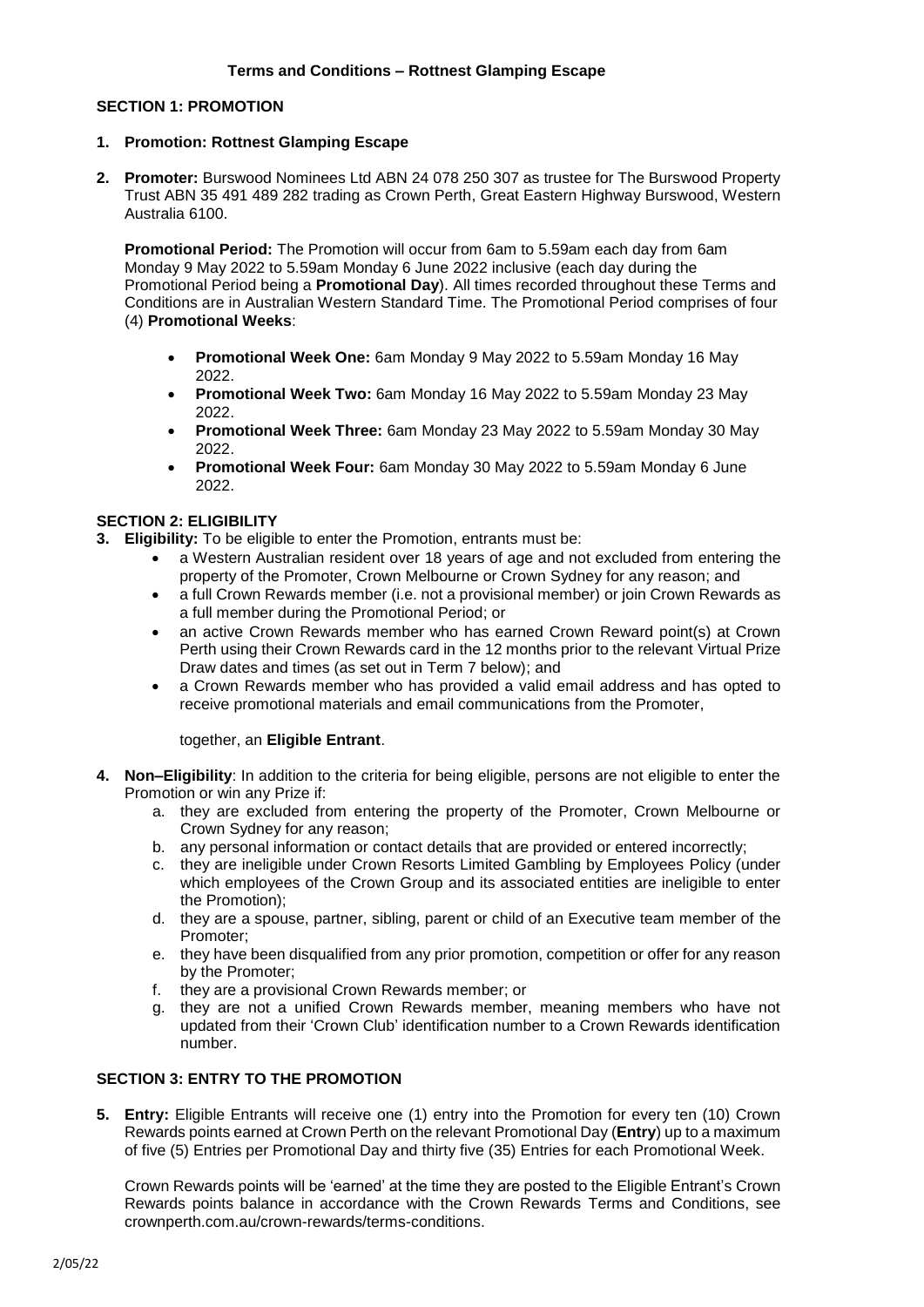Entries will be automatically entered into the Virtual Prize Draw (as set out in Term 7 below) at the end of each Promotional Week.

Entries earned each Promotional Week are only eligible for the relevant Promotional Week Virtual Prize Draw and are not eligible for the prize draws in any other Promotional Week(s).

# **6. Notice and confirmation of Entry**

- a. Eligible Entrants will receive the following email notifications from the Promoter:
	- i. Approximately 24 hours after the first Entry into the Promotion is earned; and ii. At approximately 1pm on the relevant Virtual Prize Draw, in accordance with the dates stated in Term 7 below.

# **SECTION 4: VIRTUAL PRIZE DRAWS**

- **7. Virtual Prize Draws:** Virtual Prize Draws will be conducted between 1pm to 3pm and the Prize Winners will be announced at approximately 3pm on the following dates:
	- **Virtual Prize Draw for Promotional Week One:** Tuesday 17 May 2022
	- **Virtual Prize Draw for Promotional Week Two:** Tuesday 24 May 2022
	- **Virtual Prize Draw for Promotional Week Three:** Tuesday 31 May 2022
	- **Virtual Prize Draw for Promotional Week Four:** Tuesday 7 June 2022

At each Virtual Prize Draw, a representative of the Promoter will randomly draw three (3) winners from the pool of valid Entries via a Virtual Prize Draw (**Prize Winners**). The Promoter shall announce the Prize Winners at approximately 3pm following the Virtual Prize Draw over the public address system and displayed on the plasma screens across the Casino and any other venue determined by the Promoter from time to time (subject to change by the Promoter). Prizes must be claimed in accordance with Term 14.

In the event of a technical malfunction, the Promoter, in its absolute discretion, may not award the Prize, may defer or cancel the Promotion, or select a different mechanic to determine the winner/s which will be announced at the Promoter's property during the Promotional Period. The Promoter may also recover any Prize incorrectly awarded to an entrant as a result of a technical malfunction.

- **8. Contact**: The Promoter will contact Prize Winners via email or by phone (where they have agreed to be contacted by phone) to notify them of the Virtual Prize Draw outcome.
- **9. Redraw**: The Promoter reserves the right to redraw, in accordance with the Terms and Conditions, in the event the drawn entrant is unable to satisfy these Terms and Conditions, does not meet the eligibility criteria, or forfeits their right to the Prize. The Promoter reserves the right to redraw if the phone number or email address provided by a drawn entrant are not valid or incorrect. The Promoter also reserves the right to redraw if the same winner is drawn again in the same Promotional Week.
- **10. Winner Publicity**: The Promoter reserves the right and licence to use Prize Winners' names, suburb, photographs, images and likeness for the purpose of promoting and advertising Crown Rewards and Crown Perth unless a written request for anonymity is received from the Prize Winners.

## **SECTION 5: PRIZES**

- **11. Prize:** There will be a maximum of three (3) Prize Winners per Promotional Week. Maximum of twelve (12) prizes to be won during the Promotion. Each Prize Winner shall win (**Prize**):
	- Return sea plane transfers from Perth to Rottnest Island for two (2);
	- 3 nights' accommodation at Discovery Rottnest Island in a Deluxe Tent, including a King size bed and daily breakfast for two (2);
	- 3 days bike hire for two (2); and
	- A luxe island seafood cruise for two (2).
- **12. Prize Value:** The total value of the Prizes is \$60,000.
- **13. Prize Conditions:** The Prize(s) are subject to the following conditions:
	- *No exchange of Prize*: If for any reason, a Prize Winner cannot take any component of the Prize(s) or the Prize(s), then the Prize will be forfeited.
	- *Taxes:* If a Prize(s) or receipt of it incurs a tax liability, the Prize Winner is liable for payment of such tax.
	- *Prize Terms:* Subject to any provision to the contrary, and if applicable, all components of the Prize(s), are subject to availability and any separate and individual terms and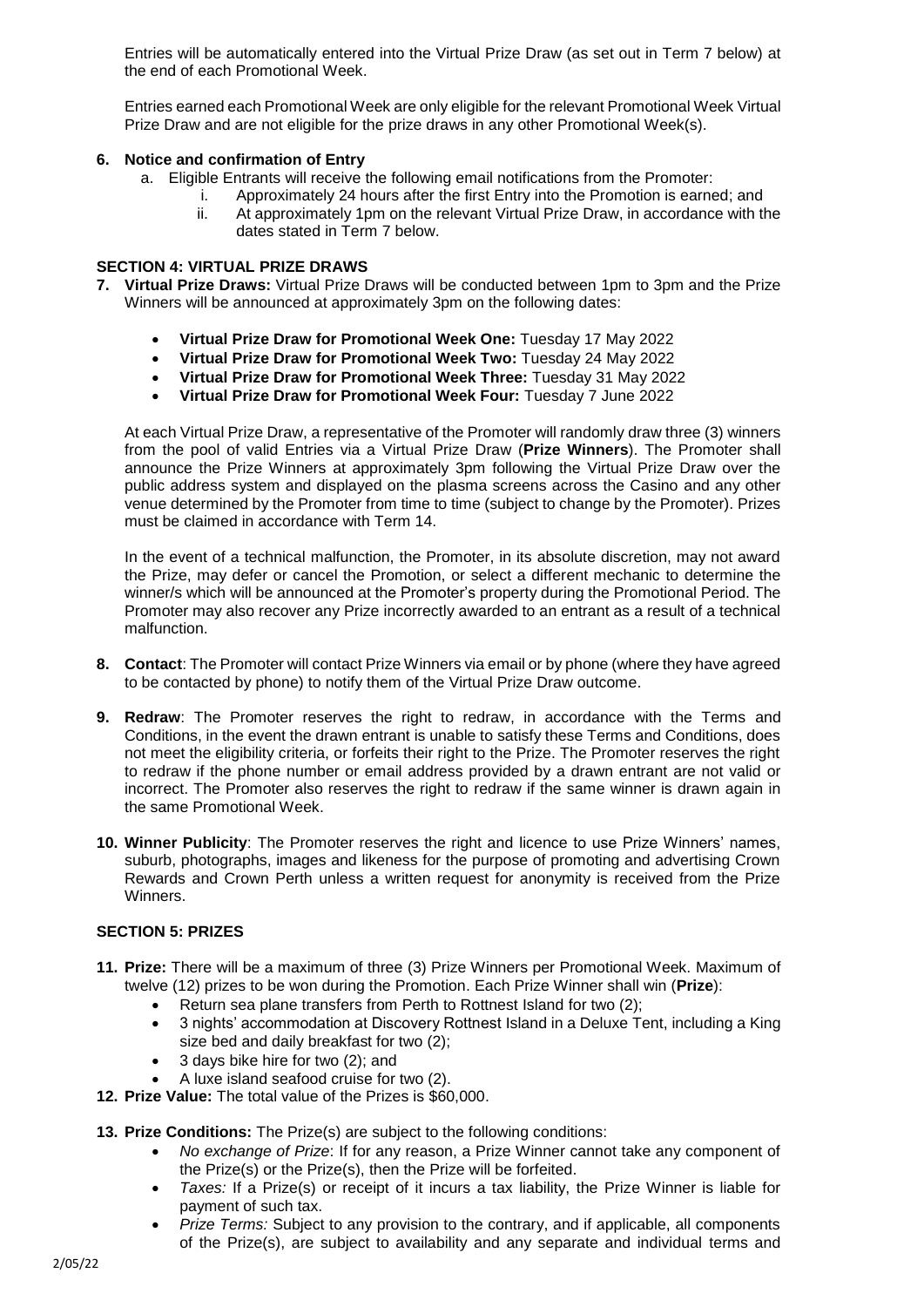conditions applicable to that Prize, some of which may not be within the control of the Promoter. In the event that any component of a Prize is unavailable for any reason, subject to State legislation, the Promoter reserves the right to substitute that Prize component with another prize of equal value and the Prize Winner will be notified accordingly.

- *Prize Booking Terms*: Prize is only redeemable through Helloworld Travel Rowville (**Helloworld**), Shop 28 Stud Park Shopping Centre Rowville, Victoria 3178. Prize Winners must contact Ms Rebecca Shady by telephoning the office Monday to Friday between 9am to 5pm AEST on 03 9764 8487 or email [rowville@helloworld.com.au.](mailto:rowville@helloworld.com.au) Prize is subject to availability at time of booking, if a component of the Prize is not available, Helloworld reserves the right to substitute that component for an alternate component, which would need to be accepted in writing prior to booking being finalised. Once a booking is confirmed by a Prize Winner, no changes will be permitted. Luggage is limited to 15 kilos in a soft bag per person, suitcases are not permitted. Prize Winner must be one (1) of the travelling parties. Prize Winner consents to providing Helloworld with names listed on valid photo identification, email address, mobile contact number, any dietary requirements and weight for the sea plane transfers for the Prize Winner and their guest. Ancillary costs not included as part of the Prize and remain the responsibility of the Prize Winner and their guest. No responsibility will be accepted by the Promoter or Helloworld for any changes for any changes that are beyond their control. Prize must be redeemed within twelve (12) months from the end of the promotion (for the avoidance of date, the Prize must be redeemed by 5 June 2023) or the Prize shall be forfeited.
- *Ancillary costs*: the Promoter is not responsible for any incidental costs relating to the Prize. Each Prize Winner and their guest are responsible for all incidental costs related to claiming the Prize.
- *Prize limit per Prize Winner*: Maximum of one (1) Prize per Prize Winner each Promotional Week.
- **14. Claim of Prize:** To claim the Prize, Prize Winners are responsible for collecting their prize letter from the Crown Rewards desk at the Promoter's property by Thursday 31 July 2022, in accordance with the directions of the Promoter, or the Prize will be forfeited. Prize Winners must provide valid identification to the satisfaction of the Promoter. The Prize shall be forfeited if the Promoter is unsuccessful in contacting the Prize Winner after reasonable attempts to do so with the information provided by the Prize Winner.

#### **SECTION 6: GENERAL CONDITIONS**

- **15. Lost, Delayed Communication:** The Promoter will not be responsible for any delayed, lost or misdirected mail or any other communication.
- **16. Privacy**: The Promoter may collect entrants' personal information, including name and contact details, for purposes associated with the conduct of the Promotion, sending emails to entrants regarding their entries into the Promotion, publicising the results and Prize collection. Uses may also include future promotion, marketing and publicity in accordance with the Promoter's Privacy Policy which is available at<https://www.crownperth.com.au/general/privacy-policy> . Unless otherwise advised by the entrant, by entering this Promotion, each entrant consents to the retention and use of their information in this manner.
- **17. Indemnity**: To the fullest extent permissible by law, each entrant including the Prize Winner and any person partaking in any component of the Prize, releases and indemnifies the Promoter from any claim, loss, damage, injury, expense, cost or charge sustained or in any way incurred in connection with the Prize or Promotion or participation in the Prize or Promotion or the use of the Prize. The Promoter, its related bodies corporate, their officers, employees and agents will not be liable for any loss, damage or personal injury whatsoever (including but not limited to direct, indirect, consequential and economic loss) suffered or sustained in connection with this Promotion, the promotion of this Promotion, or the use of any Prize, except for any liability which cannot be excluded by law.
- **18. Liability**: To the fullest extent permitted by law, the Promoter excludes liability for any problems or technical malfunction of any telephone network or lines, computer online systems, servers, or providers, computer equipment, software, technical problems or traffic congestion on the Internet or any website, or any unauthorised intervention, human error or omission or any combination thereof, including any non-delivery or corruption of entries to the Promoter, injury or damage to participants' or any other person's computer related to or resulting from participation in or downloading any materials in this Promotion. The Promoter's responsibility for the provision of prizes is limited to the prizes as described in these terms and conditions, the Promoter accepts no further liability or commitment beyond those stated. The Promoter is not liable for any act, omission, failure or delay by the Promoter that is due to any acts which are not reasonably within